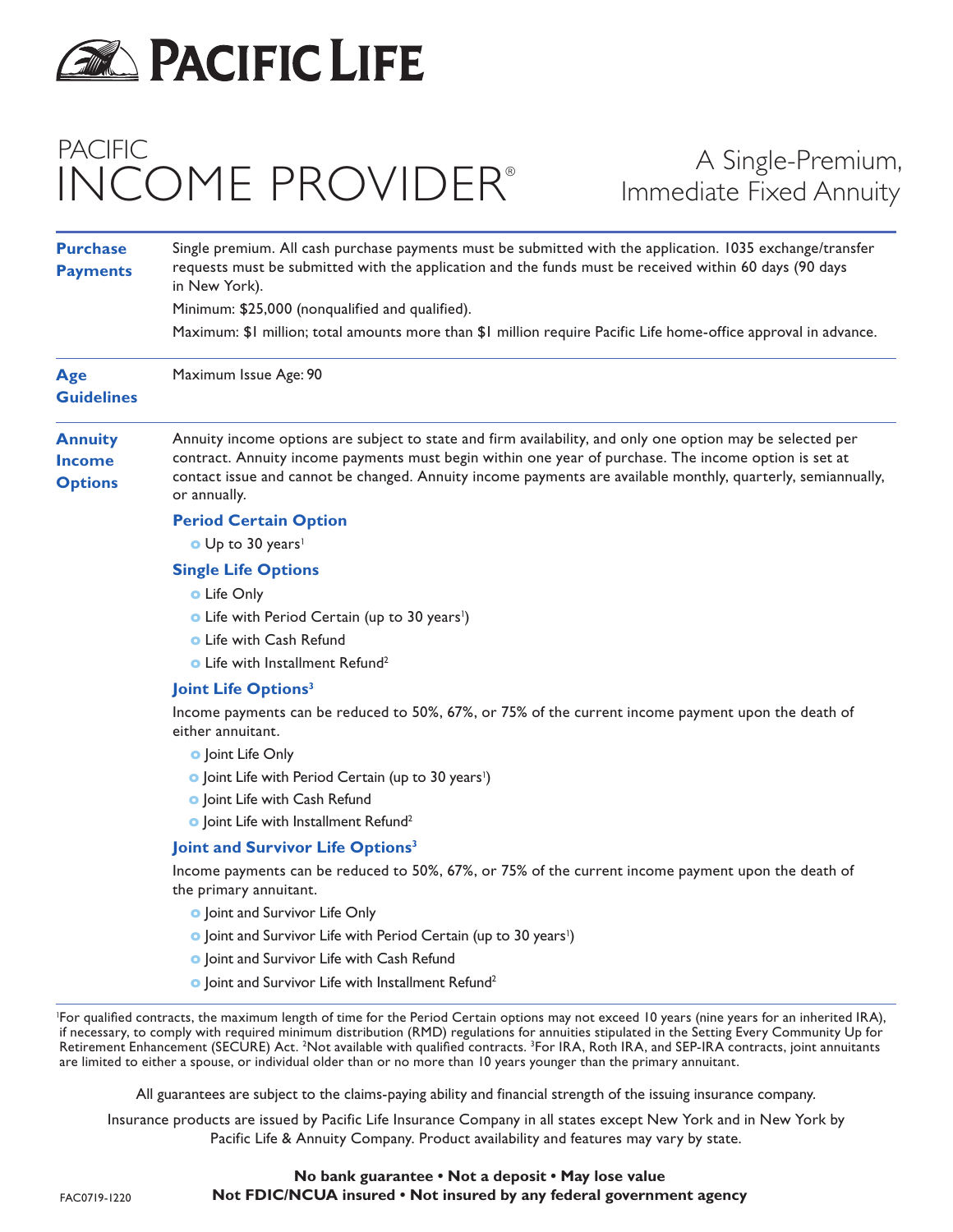| <b>Additional</b><br><b>Features</b>                   | Must be selected at the time of purchase. Only one optional feature may be added to the contract. After the<br>contract is issued, the elections made at the time of purchase cannot be changed.                                                                                                                                                         |
|--------------------------------------------------------|----------------------------------------------------------------------------------------------------------------------------------------------------------------------------------------------------------------------------------------------------------------------------------------------------------------------------------------------------------|
|                                                        | <b>Future Adjustment Option</b>                                                                                                                                                                                                                                                                                                                          |
|                                                        | A one-time increase or decrease in income payments based on an anticipated event. <sup>1</sup>                                                                                                                                                                                                                                                           |
|                                                        | <b>o</b> Increase by up to three times the initial income payment or decrease by up to one-half of the initial<br>income payment.                                                                                                                                                                                                                        |
|                                                        | • Amount and effective date are selected at issue.                                                                                                                                                                                                                                                                                                       |
|                                                        | • Not available with Joint income options when a reduced benefit has been elected.                                                                                                                                                                                                                                                                       |
|                                                        | • May not satisfy requirements for substantially equal periodic payments under Internal Revenue Code Sections<br>72(t) and $72(q)$ .                                                                                                                                                                                                                     |
|                                                        | <b>Inflation Protection Option</b>                                                                                                                                                                                                                                                                                                                       |
|                                                        | Annual increase in income payments.                                                                                                                                                                                                                                                                                                                      |
|                                                        | • Increase of 2%, 3%, or 4%, selected at issue.                                                                                                                                                                                                                                                                                                          |
| <b>Access to</b><br><b>Additional</b><br><b>Income</b> | After the first contract year, there are two ways you can access additional income.                                                                                                                                                                                                                                                                      |
|                                                        | <b>Income Payment Acceleration</b>                                                                                                                                                                                                                                                                                                                       |
|                                                        | After reaching age 59 <sup>1/2</sup> , if you have elected to receive monthly annuity income payments, you may accelerate<br>your payments and receive a lump-sum amount equal to three or six times your normal monthly payment.<br>Please note, for pretax (qualified) contracts, the entire payment acceleration period must be in the same tax year. |
|                                                        | • Normal income payments will resume in the fourth or seventh month, respectively.                                                                                                                                                                                                                                                                       |
|                                                        | • Available with all annuity income options.                                                                                                                                                                                                                                                                                                             |
|                                                        | <b>o</b> This feature can be exercised a maximum of two times.                                                                                                                                                                                                                                                                                           |
|                                                        | <b>o</b> If you use this feature, you must receive at least one normal monthly income payment before you may<br>use the feature again.                                                                                                                                                                                                                   |
|                                                        | <b>Withdrawal of Guaranteed Income Payments</b>                                                                                                                                                                                                                                                                                                          |
|                                                        | For nonqualified contracts, you may make a lump-sum withdrawal of up to 100% of the present value of your<br>remaining guaranteed income payments. Not available in Oregon.                                                                                                                                                                              |
|                                                        | o Available with all options except Life Only, Joint Life Only, or Joint and Survivor Life Only.                                                                                                                                                                                                                                                         |
|                                                        | <b>o</b> Interest-rate adjustment will apply.                                                                                                                                                                                                                                                                                                            |
|                                                        | O Owner(s) must be age 59 <sup>1/2</sup> or older at the time of the withdrawal.                                                                                                                                                                                                                                                                         |
|                                                        | <b>•</b> Making a withdrawal will lower or may stop your remaining guaranteed income payments. However,<br>with the exception of the Period Certain option, if you are still living at the end of the period when<br>your guaranteed income payments would have stopped, Pacific Life will resume income payments<br>until your death.                   |
|                                                        | Please note, if you elect the Income Payment Acceleration feature, there is a six-month waiting period before<br>you may make a withdrawal. Likewise, if you make a withdrawal, there is a six-month waiting period before you<br>may elect the Income Payment Acceleration feature.                                                                     |
| <b>Death</b>                                           | Return of premium is paid if an owner or annuitant dies or is diagnosed with a terminal illness resulting in a life                                                                                                                                                                                                                                      |

**Benefit** expectancy of 12 months or fewer before the first payment date.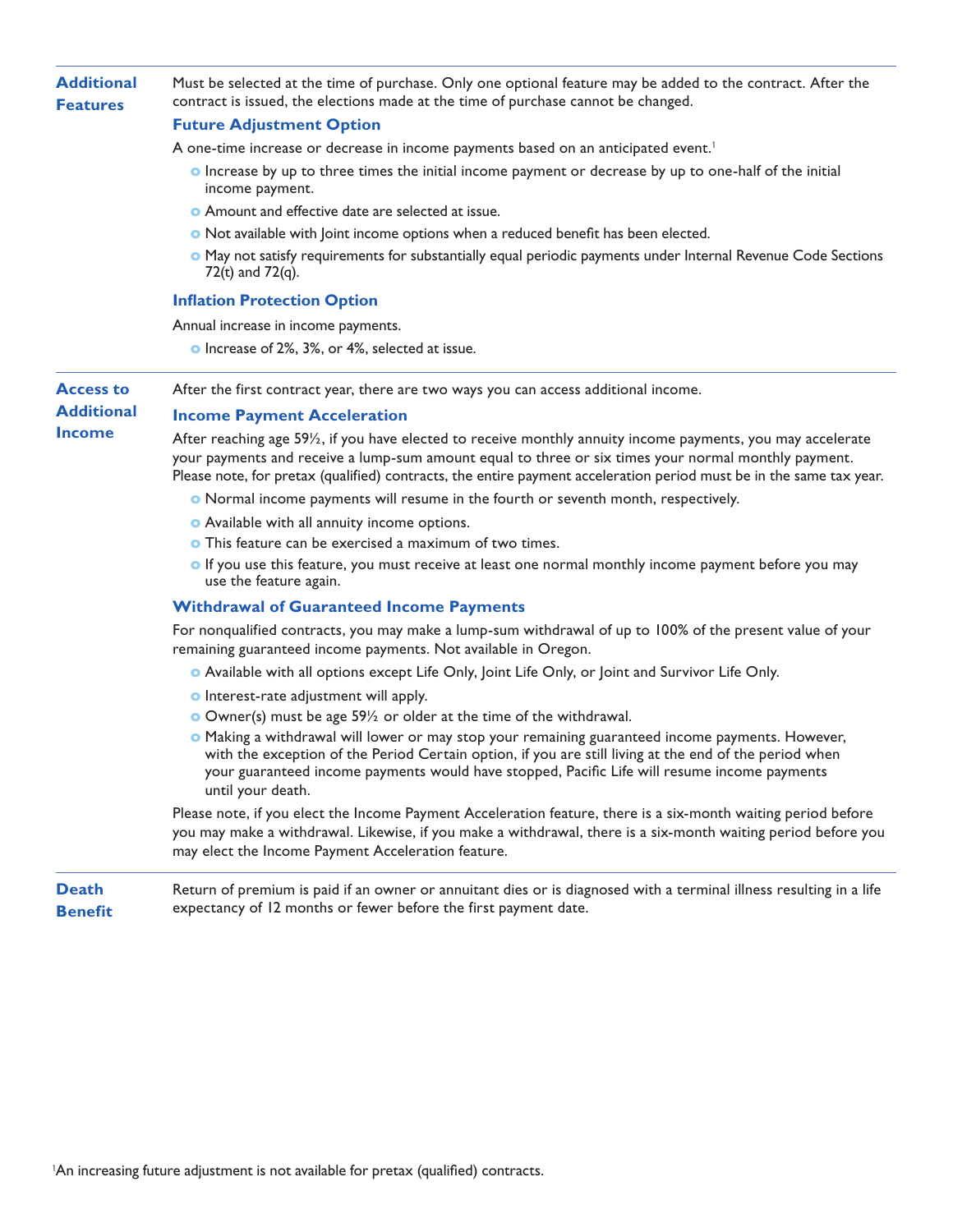## WHY PACIFIC LIFE

It's essential for you to choose a strong and stable company that can help you achieve your future income needs. Since 1868, individuals and their families have relied on the strength of Pacific Life to help protect their financial security.

- **o** Pacific Life Insurance Company is organized under a mutual holding company structure and operates for the benefit of its policyholders and contract owners.
- **o** We have achieved ongoing recognition<sup>1</sup> for high-quality service standards.
- **o** We offer products that address market environments during all stages of your life.
- **o** Pacific Life is designated as one of the 2020 World's Most Ethical Companies®2 by the Ethisphere Institute, a global leader in defining and advancing the standards of ethical business practices.
- **o** We maintain strong financial-strength ratings from major independent rating agencies.

Ratings may change. For more information and current financial-strength ratings, please visit PacificLife.com.



<sup>1</sup>Recipient of multiple DALBAR Service Awards since 1997. Refer to www.DALBAR.com for more information regarding awards, certifications, and rankings.

2 Based on the Ethisphere Institute's Ethics Quotient®. "World's Most Ethical Companies" and "Ethisphere" names and marks are registered trademarks of Ethisphere LLC.

While ratings can be objective indicators of an insurance company's financial strength and can provide a relative measure to help select among insurance companies, they are not guarantees of the future financial strength and/or claims-paying ability of a company. The independent third party from which this annuity is purchased, including the broker/dealer, the insurance agency from which this annuity is purchased, and any affiliates of those entities, make no representations regarding the quality of the analysis conducted by the rating agencies. The rating agencies are not affiliated with the above-mentioned entities nor were they involved in any rating agency's analysis of the insurance companies.

Pacific Life has more than 150 years of experience, and we remain committed to providing quality products, service, and stability to meet your needs today and throughout your lifetime.